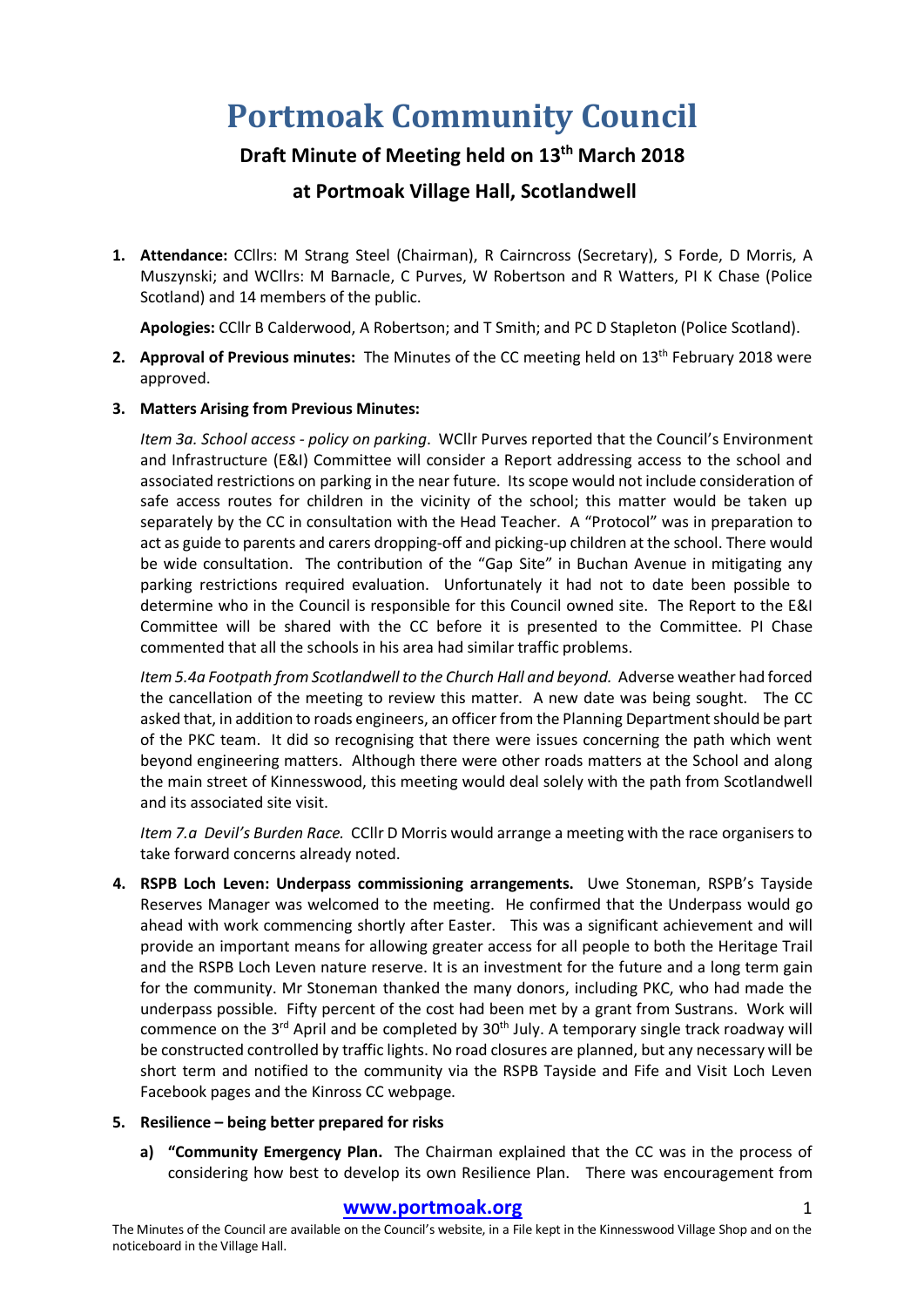Government, PKC and SSE to do so. The current situation had been put to the test by the recent snow. The community had risen magnificently to the challenge and the Chairman wished to thank all those who had helped out, whether with snow clearance, helping less able neighbours with supplies and generally keeping an eye out for each other. Special mention should be made of the Kinnesswood and Lochend shops and Loch Leven's Larder who had kept everybody supplied whilst the local supermarkets had been unable to do so. He then asked for contributions from those present to say what had succeeded and what failed in the emergency, to assist with the formulation of the Plan. Already there was a recognition that the Plan would have to meet various scenarios, that it would require "community buy in" and that there was a significant challenge in coordinating and supporting a range of information. The recent snow had focused minds on a how preparation for events like this could be better. Matters might have been much more challenging had the snow been accompanied by a prolonged power cut. The CC are to meet with Resilience officers from PKC on the 30<sup>th</sup> April to explore how best to take this project forward.

- **b) The Kinnesswood Shop: Contribution and challenges.** The Chairman invited Ishbel Buchan to explain the role of the Kinnesswood Shop and how that had been challenged during the time of the snow. In advance of the weather deteriorating the Shop had been stocked up so that it could support the immediate needs of the community. Comparing takings with those of the previous week there had been an increase of between 200 and 460% on days when the village had been effectively cut off. Many visiting the Shop were doing so for the first time and were surprised to find that essentials at competitive prices were available. Once the event was past takings had dropped back to what they were before. The regular turnover of the shop was not sufficient to sustain it without the support of the associated garage. Unless custom increased markedly in normal times the community should recognise that the Shop is likely to close. The Resilience Plan should therefore not assume that the shop will still be available in the next emergency.
- **6. CC Website and communication strategy.** The CC had received a Report on the meeting with is Webmaster Gordon Vance. He provided invaluable help in keeping its website up to date. Key points were:
	- a. A new front page for the website which was much welcomed.
	- b. Contact lists used by both Webmaster and Secretary to be reviewed.
	- c. The Website should be mobile as well as PC friendly.
	- d. The CC website to carry website links to other bodies in Portmoak and beyond. The Ward Councillors would consider whether they would include links to the CC website on their correspondence.
	- e. Improvements to the Electronic mail box.
	- f. A summary panel of current issues on opening page.
	- g. The use of social media such as Facebook to be explored.
- **7. Cemetery.** The current cemetery at Portmoak church was now "full". The Chairman reported no progress as yet on the quest for finding a site for another cemetery for Portmoak.
- **8. Reports**
	- 8.1 **Police:** The Chairman welcomed PI Kevin Chase who explained that his command was one of three Community Policing Teams in Perth and Kinross and that it included Kinross-shire. His Team was supported locally by a Community Sergeant for Kinross-shire, Sgt Robert Hogg, and two Community Police Constables, Douglas Stapleton and Athol Spalding. He was keen to meet community councils and hear of their particular problems. Crime patterns may vary and while it may appear peaceful in Portmoak there remained issues of farm vehicle theft,

## www.portmoak.org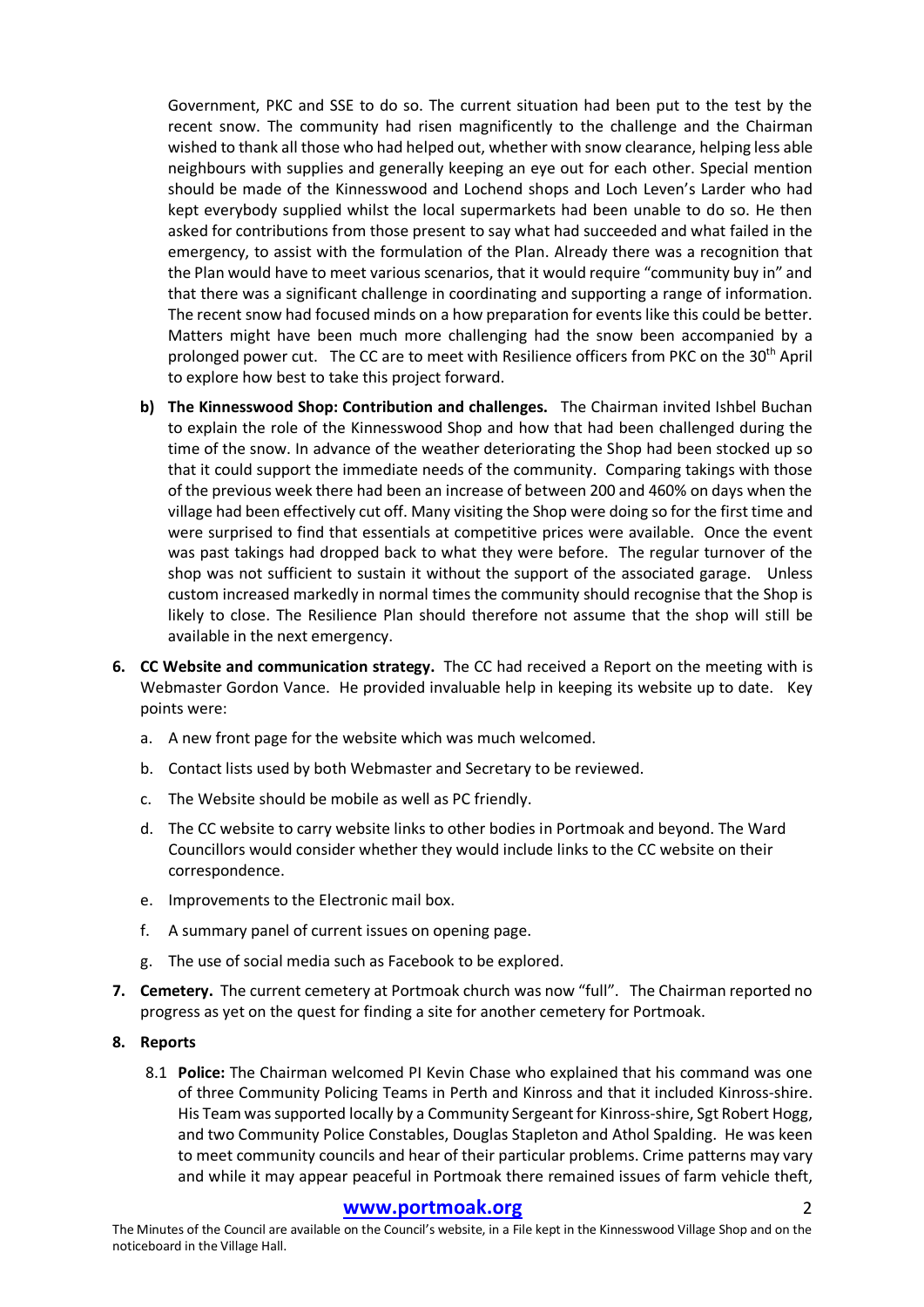sheep worrying, parking issues around schools and a range of road issuesincluding speeding and accidents. The recent weather had presented some significant challenges and the role of the community in providing support had been crucial. The Chairman advised that we had a particular issue in how to discourage the transit of HGV lorries though Portmoak along the A911. PI Chase was thanked for visiting the CC and for participating in its discussions.

The Local Police Report from PC D Stapleton was noted as were the Area Commander's Bulletins of  $21^{st}$  and  $28^{th}$  February and of  $7^{th}$  March.

8.2 **Treasurer**: The balance at the month ending 28<sup>th</sup> February was £439.20 in the General Account; and £ 1,042.35 in the Michael Bruce Way Account giving a total of £1,481.55. The new "Holding Account" held £1, 500.00.

#### **8.3 Planning:**

- 1. *New applications:* No new applications.
- *2. Progress with Developments:*
- a) *17/01596/IPL. Land 50 metres south of 9 Bishop Terrace, Kinnesswood.* Erection of a dwelling house in principle. (Stephen's Field). The CC would consider a recently received response from A & J Stephen and PKC and report back.
- b) *Fife 16/03661/EIA and 17/03377/FULL). Westfield* a) Opencast Site Planning in Principle and b) Installation of up to 10 gas engines. A decision from Fife Council could be taken within the next two months. It was noted that on 14<sup>th</sup> March the Scottish Parliament would debate issues arising from the burning of waste in incinerators.
- c) *16/03661/CON). Former Lomond Inn: proposals for part demolition and erection of 5 dwelling houses.* A new application was anticipated.
- d) *17/02227/IPL Levenmouth, Scotlandwell. Erection of two houses.* The CC had written to PKC setting out its concerns that the decision to delegate the decision for this application was not compatible with the Council's Scheme of Delegation as approved by Scottish Ministers in 2016. The Council had not accepted the CC's concern. The matter would now be referred to the Chairs of PKC's Scrutiny Committee and the Development Management Committee by the CC.
- **8.4 Roads: To note progress with the Roads Report for 2017.** The CC commended the efforts of the snowploughing and gritting programmes to keep the roads open during the recent adverse weather. It noted that PKC was working hard to repair significant damage to road surfaces. The B920 as it leaves Scotlandwell was recognised as being particularly bad.
- **8.5 Paths**: No report.
- *9.* **PKC Ward Cllr Reports:** All councillors reported on the PKC budget settlement for the next year and, while there may not have been unanimity on whether its outcome was good or not, it was plain that considerable work had gone into minimising and targeting the impact of proposed savings so that services could be sustained or indeed in some instances expanded. The reduction in the education budget had meant that in senior schools teachers in English and Mathematics would need to work slightly longer hours. The allocation of the budget between Perth city and rural Perth and Kinross had been rebalanced to give proportionately more to the latter. New funding had been found for road safety measures including footpaths and a new fund of £100,000 over two years for each ward which the ward councillors could use to fund appropriate projects. This was in addition to local funding provided by Action Partnerships. Thee CC noted that the Scottish Government had commissioned Glasgow University to look at and report on local decision making and that PKC would be reviewed. It also noted that reporting road defects was made easier by accessing the website "MyPKC".

# **www.portmoak.org** 3